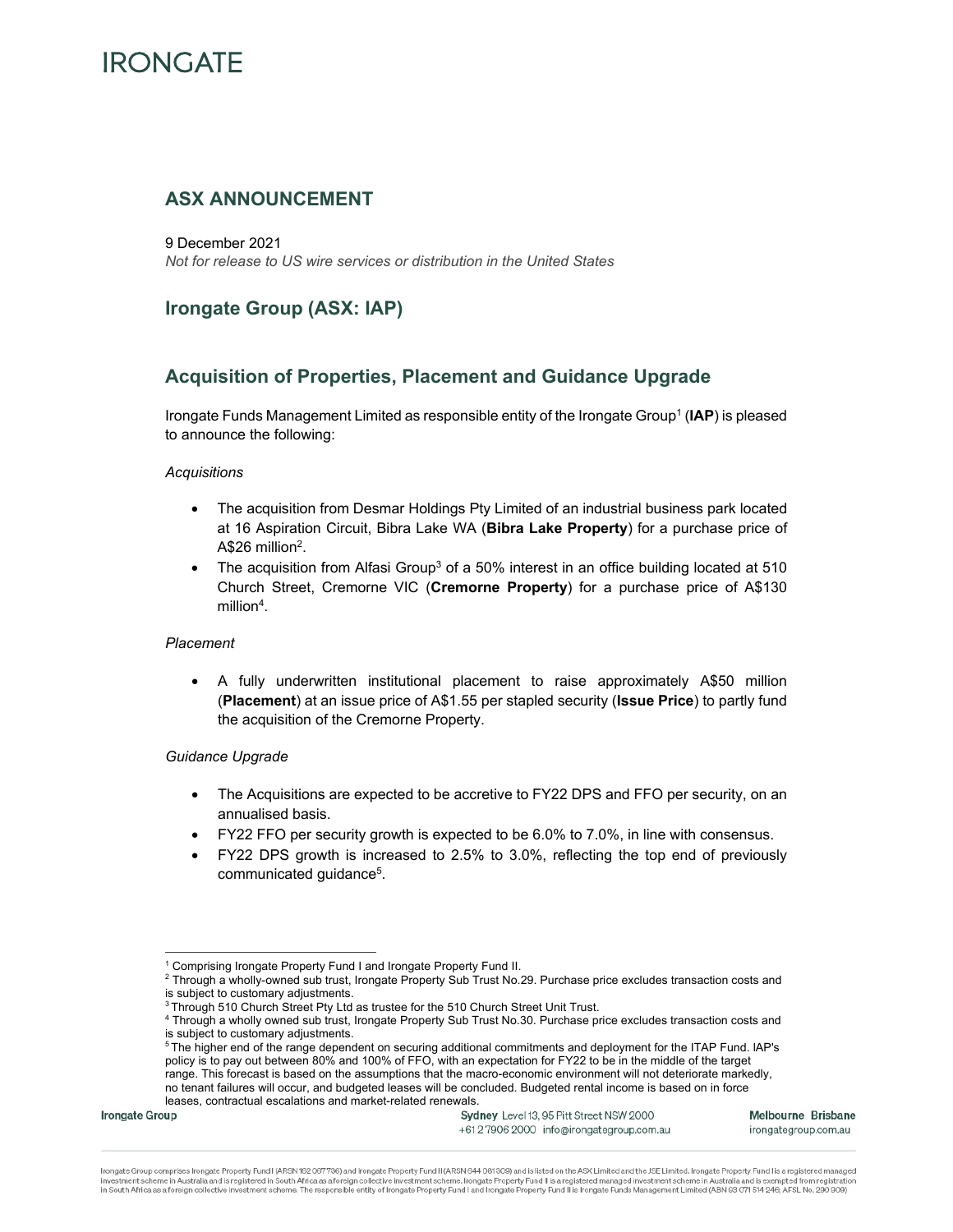## **Acquisitions**

The Acquisitions are consistent with IAP's strategy of acquiring:

- good quality industrial properties with strong tenant covenants that increase IAP's exposure to the strongly performing industrial sector; and
- suburban office properties located in close proximity to key infrastructure.

### *Bibra Lake Property*

The Bibra Lake Property comprises  $16,861m^2$  of lettable area across 8 warehouses with 296 car bays and its location 16kms south of the Perth CBD provides excellent connectivity to several of Perth's key transport hubs including Fremantle Port, Kewdale Freight Terminal and Perth Airport. It is also within 4kms of Roe Highway and Kwinana Freeway, two of Perth's key carriageways that will benefit from the WA state government's A\$11.7 billion road upgrade package over the next four years.

The Bibra Lake Property is newly-built in 2015 and provides excellent industrial accommodation ranging from circa 1,500 $m<sup>2</sup>$  to 2,100 $m<sup>2</sup>$  catering for a variety of uses. It is 100% leased with a 3.5 year WALE, with the tenants comprising prominent local businesses and larger national operators. Many tenants have undertaken significant fit outs to suit their specific operations.

Commenting on the acquisition of the Bibra Lake Property, CEO of IAP Graeme Katz said, "We have been able to secure the property off-market at an acquisition yield of 5.8%, which provides an attractive spread to the eastern seaboard states, where industrial assets are currently commanding yields of 4.00% – 4.75%. Recent transactions indicate that this spread will compress as investors shift their focus to the higher yields on offer in the Western Australian industrial market. Vacancy in Perth's southern industrial precincts continued to fall in H1 2021, sitting at 5.4%, largely because of tenants seeking quality accommodation in good locations. With land supply in Perth's key industrial precincts heavily constrained and the supply pipeline at all-time lows, we believe the Perth industrial market is set for continued vacancy compression and rental growth."

## *Cremorne Property*

The Cremorne Property is a brand new A-grade office building comprising 19,798m² of lettable area across 9 levels of office accommodation, ground floor retail and 145 car parks which will achieve a 5.0 Star NABERS Energy Rating, 5 Star Green Star Design Rating and provides excellent tenant amenity with first class end of trip facilities, state of the art digital capabilities and exclusive rooftop terrace with bar. It is located in Melbourne's premier fringe office market, 2kms south-east of the Melbourne CBD, and enjoys excellent connectivity to the East Richmond train station and the Citylink Freeway.

Commenting on the acquisition of the Cremorne Property, Katz added, "The Cremorne Property provides us with an opportunity to improve the overall quality of the portfolio in a market we are familiar with. The property was developed by Alfasi Group who will maintain a 50% interest in the property alongside IAP. Alfasi Group has been in business for more than 40 years and specialises in construction, equipment hire and property development across Australia, Hong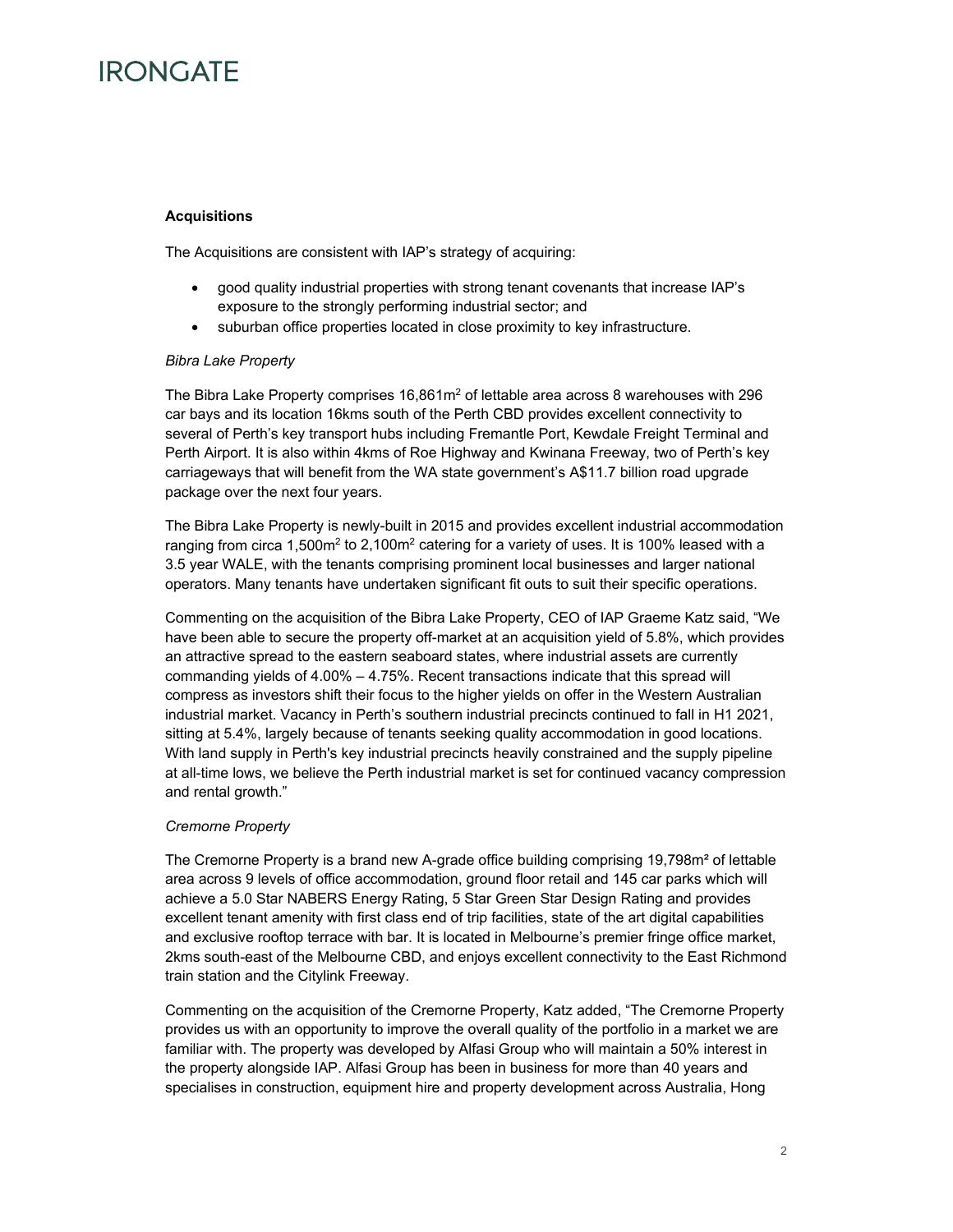Kong, Macau, China, South Korea, Thailand and Vietnam having been involved in projects such as Marina Bay Sands in Singapore, Bangkok International Airport and the West Kowloon Terminus."

The Cremorne Property has a current occupancy of 76% with a 7.5 year WALE $6$  and is anchored by multinational Tokyo-listed marketing agency Dentsu Inc. (TYO:DNTUF), Monash IVF (ASX:MVF) and the Commonwealth Government's National Disability Insurance Scheme, who together account for 59% of income. The vacant space is subject to a 12-month gross rent guarantee provided by the vendor, the majority of which becomes non-refundable if tenants have not been secured and rent payments have not commenced by 1 March 2022. There is strong interest from high quality tenants to lease the vacant space, particularly given the quality of the Cremorne Property and its desirable location.

#### **Impact of the Acquisitions**

|                           | <b>Audited</b><br><b>30 September</b><br>2021 | Pre<br>Acquisitions <sup>7</sup> | <b>Acquisitions</b> | <b>Post</b><br><b>Acquisitions</b> |
|---------------------------|-----------------------------------------------|----------------------------------|---------------------|------------------------------------|
| Number of properties      | 36                                            | 35                               | 2                   | 37                                 |
| Property valuation (A\$m) | $1.464^8$                                     | 1.434                            | $156^9$             | 1,590                              |
| Lettable area $(m2)$      | 364,626                                       | 359,906                          | 36,659              | 396,565                            |
| WACR (%) <sup>10</sup>    | 5.66                                          | 5.65                             | 4.85                | 5.57                               |
| Occupancy $(\%)^{11}$     | 96.9                                          | 95.9                             | $81.0^{12}$         | 94.7                               |
| WALE (years) $13$         | 5.2                                           | 5.1                              | $6.6^{14}$          | 5.2                                |

#### **Placement**

IAP has today launched a fully underwritten Placement<sup>15</sup> of 32,258,065 new fully paid ordinary stapled securities (**New Securities**) to raise approximately A\$50 million at a fixed issue price of A\$1.55 per New Security<sup>16</sup>, representing a:

• 6.3% discount to the last closing price of A\$1.655 on the ASX on Wednesday, 8 December 2021; and

<sup>9</sup> Purchase price excludes transaction costs and is subject to customary adjustments.

**Irongate Group** 

Sydney Level 13, 95 Pitt Street NSW 2000 +6127906 2000 info@irongategroup.com.au Melbourne Brisbane irongategroup.com.au

Irongate Group comprises Irongate Property Fund I (ARSN 162 067736) and Irongate Property Fund II (ARSN 644 081 309) and is listed on the ASX Limited and the JSE Limited, Irongate Property Fund I is a registered managed investment scheme in Australia and is registered in South Africa as a foreign collective investment scheme. Irongate Property Fund II is a registered managed investment scheme in Australia and is exempted from registration

<sup>&</sup>lt;sup>6</sup> Weighted by gross property income. Includes 12-month gross rent guarantee provided by the vendor of the Cremorne Property.

 $^7$  As at 30 November 2021, before adjusting for the Acquisitions. Includes the sale of 24 Wormald Street, Symonston ACT which is due to settle on 13 December 2021.

<sup>&</sup>lt;sup>8</sup> Including costs to complete relating to the Kingston, Morningside and Cannon Hill fund through transactions.

<sup>10</sup> Weighted by property value.

<sup>&</sup>lt;sup>11</sup> Weighted by gross property income.

<sup>&</sup>lt;sup>12</sup> Excluding 12-month gross rent guarantee provided by the vendor of the Cremorne Property.

<sup>&</sup>lt;sup>13</sup> Weighted by gross property income.

<sup>&</sup>lt;sup>14</sup> Including 12-month gross rent guarantee provided by the vendor of the Cremorne Property.

<sup>&</sup>lt;sup>15</sup> To be conducted by way of a vendor consideration placing in terms of section 5.62 of the JSE Listings Requirements and in accordance with ASX Listing Rule 7.1.

<sup>&</sup>lt;sup>16</sup> The Responsible Entity confirms that the issue price is within the parameters prescribed by section 5.62 of the JSE Listings Requirements.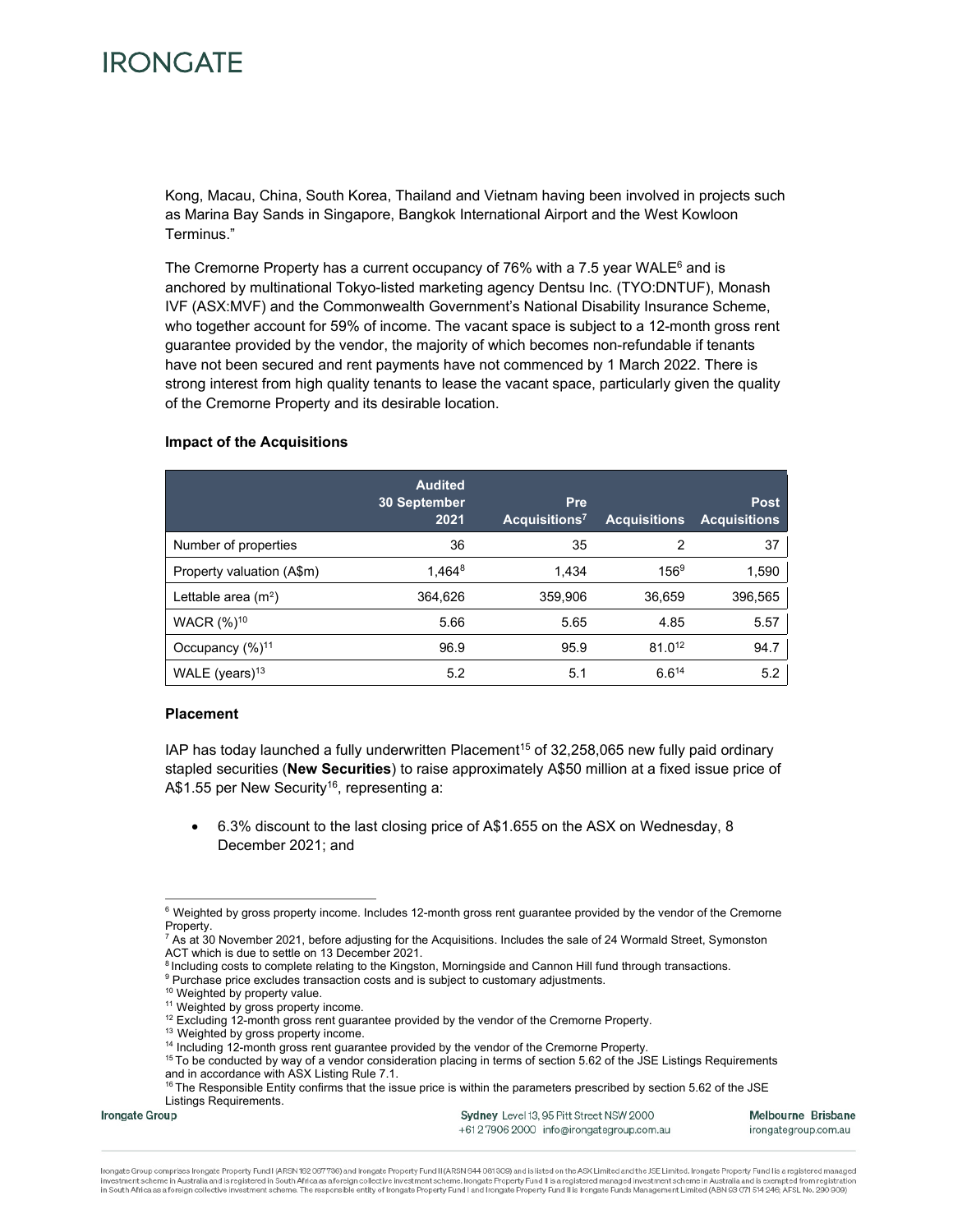

5.9% FY22 distribution yield.<sup>17</sup>

New Securities issued under the Placement will rank equally with existing IAP stapled securities from the date of issue and will be entitled to the distribution for the six months to 31 March 2022. The Placement is fully underwritten by Macquarie Capital (Australia) Limited and J.P. Morgan Securities Australia Limited.

The funds raised under the Placement will be used to partly fund the acquisition of the Cremorne Property, with the remaining funding requirements for the Cremorne Property and the Bibra Lake Property being financed by a new tranche of debt under IAP's existing syndicated debt facility provided by Westpac and ANZ.

### **Financial Impact**

Including the impact of the Acquisitions and the Placement, IAP provides the following guidance:

- The Acquisitions are expected to be accretive to FY22 DPS and FFO per security, on an annualised basis.
- FY22 FFO per security growth is expected to be 6.0% to 7.0%, in line with consensus.
- FY22 DPS growth is increased to 2.5% to 3.0%, reflecting the top end of previously communicated guidance<sup>18</sup>.

Post the Acquisitions and the Placement, IAP's pro forma gearing will be 34.3%<sup>19</sup> (below the midpoint of IAP's target range of 30% to 40%) and pro forma NTA will be A\$1.54 per stapled security.<sup>20</sup>

 $17$  Based on midpoint of guidance of distribution growth range of 2.5% - 3.0%. The higher end of the range dependent on securing additional commitments and deployment for the ITAP Fund. lAP's policy is to pay out between 80% and 100% of FFO, with an expectation for FY22 to be in the middle of the target range. This forecast is based on the assumptions that the macro-economic environment will not deteriorate markedly, no tenant failures will occur, and budgeted renewals will be concluded. Budgeted rental income is based on in force leases, contractual escalations and market-related renewals.

<sup>&</sup>lt;sup>18</sup> The higher end of the range dependent on securing additional commitments and deployment for the ITAP Fund. IAP's policy is to pay out between 80% and 100% of FFO, with an expectation for FY22 to be in the middle of the target range. This forecast is based on the assumptions that the macro-economic environment will not deteriorate markedly, no tenant failures will occur, and budgeted leases will be concluded. Budgeted rental income is based on in force leases, contractual escalations and market-related renewals.

<sup>&</sup>lt;sup>19</sup> Pro forma based on the balance sheet of IAP as at 30 September 2021, adjusted for events subsequent to the balance sheet date, including the Acquisitions and the Placement.

<sup>20</sup> Barring any unforeseen events and no material change in current market conditions and based on the same underlying assumptions in relation to that guidance in IAP's 2021 annual report and the property specific assumptions set out in Appendix D of the attached investor presentation.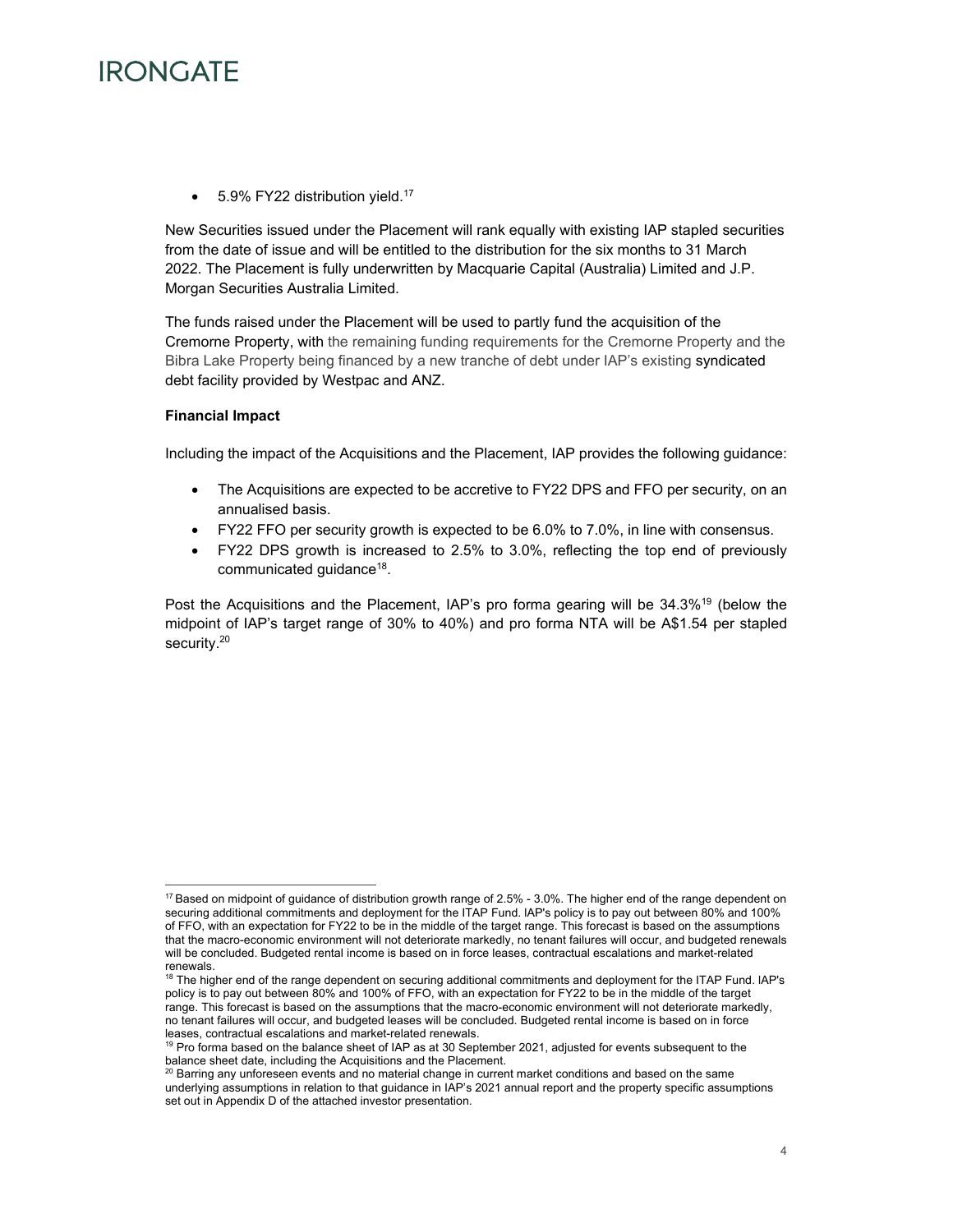#### **Indicative Timetable**

| <b>Event</b>                                                                                             | Date (and Australian Eastern<br>Daylight time if relevant) | Date (and South African time if<br>relevant) |
|----------------------------------------------------------------------------------------------------------|------------------------------------------------------------|----------------------------------------------|
| ASX trading halt and<br>announcement of the Placement<br>and Acquisition                                 | By 10.00am, 9 December 2021                                | By 1.00am, 9 December 2021                   |
| Placement bookbuild closes for<br><b>ASX</b> investors                                                   | By 4.30pm, 9 December 2021                                 | By 7.30am, 9 December 2021                   |
| JSE trading halt and SENS (JSE)<br>announcements of the Placement<br>and Acquisition                     | By 5.45pm, 9 December 2021                                 | By 8.45am, 9 December 2021                   |
| Placement bookbuild closes for JSE<br>investors                                                          | By 9.00pm, 9 December 2021                                 | By 12.00pm, 9 December 2021                  |
| Announcement of completion of the<br>Placement on SENS (JSE)                                             | By 11.00pm, 9 December 2021                                | By 2.00pm, 9 December 2021                   |
| ASX announcement of completion<br>of the Placement released on ASX<br>Trading halt lifted on ASX and JSE | By 10.00am, 10 December 2021                               | By 1.00am, 10 December 2021                  |
| Settlement of New Securities on<br><b>ASX</b>                                                            | 14 December 2021                                           | 14 December 2021                             |
| Settlement of New Securities on<br><b>JSE</b>                                                            | 15 December 2021                                           | 15 December 2021                             |
| Allotment and normal trading of<br>New Securities on ASX                                                 | 15 December 2021                                           | 15 December 2021                             |
| Allotment and normal trading of<br>New Securities on JSE                                                 | 15 December 2021                                           | 15 December 2021                             |

The timetable is indicative only and may change without notice. IAP reserves the right to amend any or all of these events, dates and times, subject to the Corporations Act 2001 (Cth), the ASX Listing Rules, the JSE Listings Requirements and other applicable laws. The commencement of quotation and trading of the New Securities is subject to confirmation from the ASX and the JSE (as applicable).

### **Important Information**

Refer to the attached investor presentation for important information about the Acquisitions and the Placement (including key risks and property information).

This announcement has been authorised for release by the Company Secretary.

# **ENDS**

Irongate Group

Sydney Level 13, 95 Pitt Street NSW 2000 +6127906 2000 info@irongategroup.com.au Melbourne Brisbane irongategroup.com.au

Irongate Group comprises Irongate Property Fund I (ARSN 162 067736) and Irongate Property Fund II (ARSN 644 081 309) and is listed on the ASX Limited and the JSE Limited. Irongate Property Fund I is a registered managed investment scheme in Australia and is registered in South Africa as a foreign collective investment scheme. Irongate Property Fund II is a registered managed investment scheme in Australia and is exempted from registration